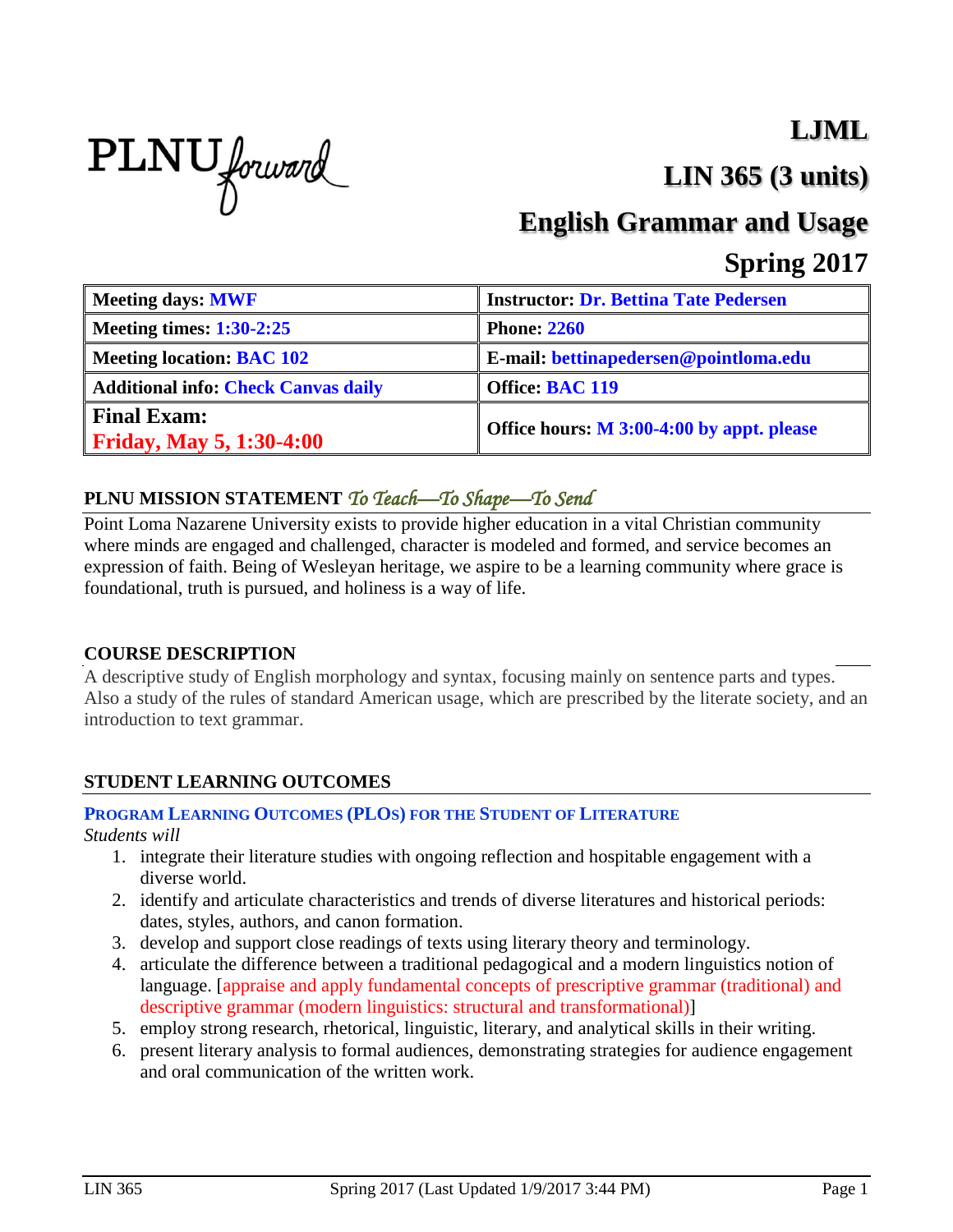#### **PROGRAM LEARNING OUTCOMES (PLOS) FOR THE STUDENT OF WRITING**

*Students will*

- 1. apply creative and advanced skills in various forms and genres of writing, demonstrating critical thinking and quantitative reasoning appropriately.
- 2. demonstrate knowledge of the conventions and terminology of creative and advanced writing within literary and non-literary texts.
- 3. demonstrate knowledge of major literary-theoretical perspectives and terminology.
- 4. develop connections between the literature and language studied and the contemporary world.
- 5. engage in writing and editorial processes in course work and through campus publications and external internships.
- 6. present creative work to formal audiences, demonstrating strategies for audience engagement and oral communication of the written work.

#### **COURSE LEARNING OUTCOMES FOR LIN 365 ENGLISH GRAMMAR AND USAGE**

*Students of LIN 365 will* 

- 1. Memorize (Knowledge), explain (Comprehension), and employ (Application) fundamental concepts of morphology and syntax. (PLO LIT 4, 5; PLO WRI 1, 2, 3, 5)
- 2. Differentiate (Analysis) and employ (Application) English words, phrases, clauses, and sentences by nature, function, and/or type. (PLO LIT 4, 5; PLO WRI 1, 2, 3, 5)
- 3. Differentiate (Analysis) between prescriptive and descriptive grammar, including their theories, applications, and relation to other definitions of grammar. (LIT PLO 1, 4, 5; WRI PLO 2, 3, 4)
- 4. Apply (Application) knowledge of syntax and Edited American English to appraise (Evaluation) and edit (Synthesis) for style and usage. (LIT PLO 4, 5, 6; WRI PLO 1, 2, 5)

| <b>CLO (LIN 365 English Grammar and Usage)</b>                                                                                                                                                                    | <b>Course Work</b>                                            |
|-------------------------------------------------------------------------------------------------------------------------------------------------------------------------------------------------------------------|---------------------------------------------------------------|
| 1. Memorize ( <i>Knowledge</i> ), explain ( <i>Comprehension</i> ), and employ<br>(Application) fundamental concepts of morphology and syntax. (PLO<br>LIT 4, 5; PLO WRI 1, 2, 3, 5)                              | Discussion,<br>Presentations,<br>Quizzes, Exercises,<br>Exams |
| 2. Differentiate (Analysis) and employ (Application) English words,<br>phrases, clauses, and sentences by nature, function, and/or type. (PLO<br>LIT 4, 5; PLO WRI 1, 2, 3, 5)                                    | Discussion,<br>Presentations,<br>Quizzes, Exercises,<br>Exams |
| 3. Differentiate ( <i>Analysis</i> ) between prescriptive and descriptive grammar,<br>including their theories, applications, and relation to other definitions of<br>grammar. (LIT PLO 1, 4, 5; WRI PLO 2, 3, 4) | Discussion,<br>Presentations,<br>Quizzes, Exercises,<br>Exams |
| 4. Apply ( <i>Application</i> ) knowledge of syntax and Edited American English<br>to appraise (Evaluation) and edit (Synthesis) for style and usage. (LIT<br>PLO 4, 5, 6; WRI PLO 1, 2, 5)                       | Discussion,<br>Presentations,<br>Quizzes, Exercises,<br>Exams |

#### **CARNEGIE UNIT CREDIT HOUR**

Credit is awarded based on the Carnegie unit of 750 minutes of seat time + 1500 minutes of out-of-class work = 1 unit of credit. This is a *minimum* benchmark. Some specific details about how this class meets the credit hour requirement are included in this syllabus; additional details can be provided upon request.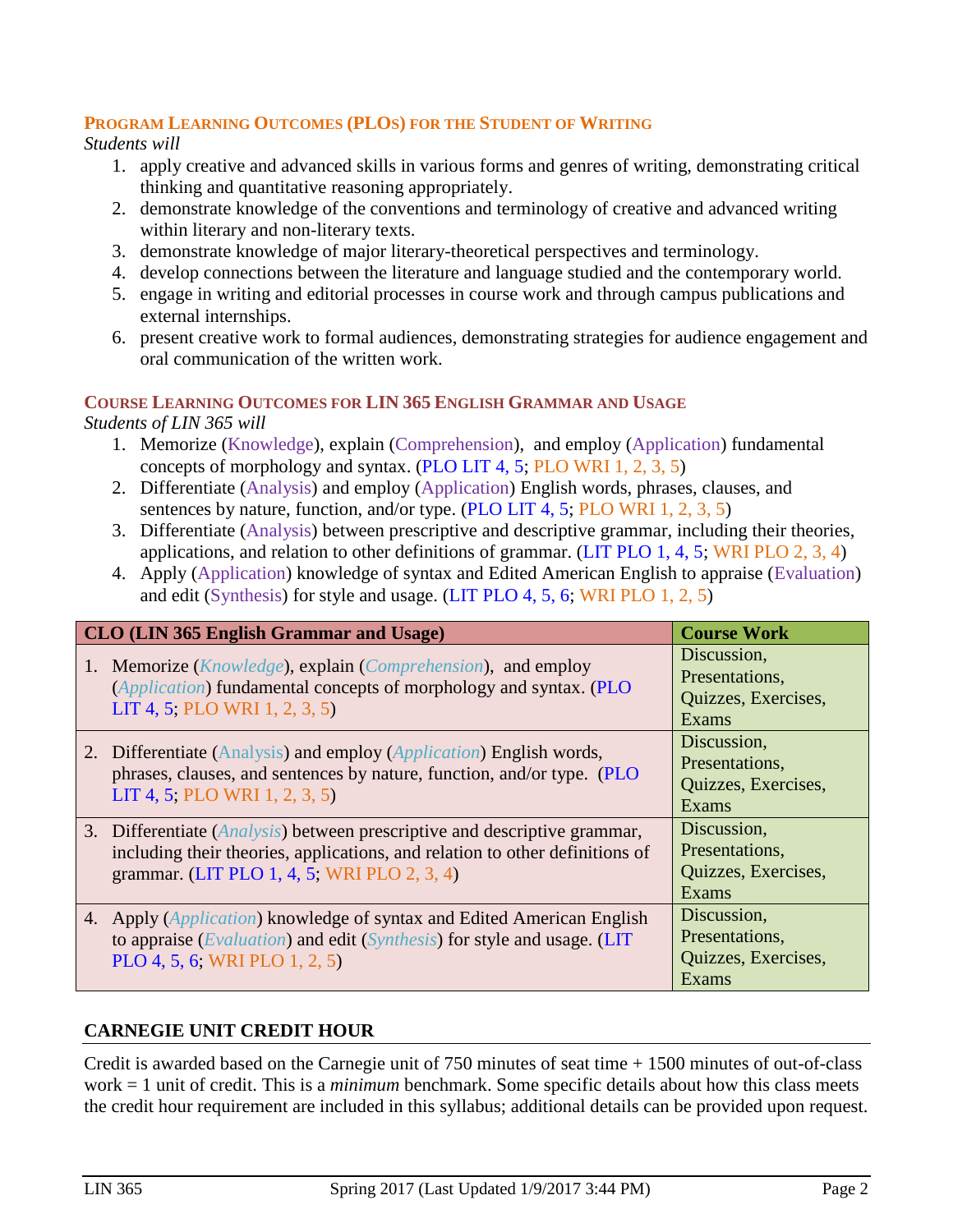#### **IMPORTANT UNIVERSITY & LJML POLICIES**

Please see the link **(LJML [Department](http://www.pointloma.edu/sites/default/files/filemanager/Literature_Journalism__Modern_Languages/LJML_Department_Syllabus_Statments_final_2015-16.pdf) Syllabus Statements 2016-2017)** and the printed copy of these policies. Please see **Academic and General Policies** in the catalog for all information on university academic and general policies: [\(http://catalog.pointloma.edu/content.php?catoid=24&navoid=1581\)](http://catalog.pointloma.edu/content.php?catoid=24&navoid=1581)

#### **PLNU ACADEMIC ACCOMMODATIONS POLICY**

If you have a diagnosed disability, please contact PLNU's Disability Resource Center (DRC) within the first two weeks of class to demonstrate need and to register for accommodation by phone at 619-849- 2486 or by e-mail at [DRC@pointloma.edu.](mailto:DRC@pointloma.edu) See [Disability Resource Center](http://www.pointloma.edu/experience/offices/administrative-offices/academic-advising-office/disability-resource-center) for additional information.

#### **PLNU ACADEMIC HONESTY POLICY**

Students should demonstrate academic honesty by doing original work and by giving appropriate credit to the ideas of others. Academic dishonesty is the act of presenting information, ideas, and/or concepts as one's own when in reality they are the results of another person's creativity and effort. A faculty member who believes a situation involving academic dishonesty has been detected may assign a failing grade for that assignment or examination, or, depending on the seriousness of the offense, for the course. Faculty should follow and students may appeal using the procedure in the university Catalog. See [Academic Policies](http://catalog.pointloma.edu/content.php?catoid=18&navoid=1278) for definitions of kinds of academic dishonesty and for further policy information.

#### **PLNU COPYRIGHT POLICY**

Point Loma Nazarene University, as a non-profit educational institution, is entitled by law to use materials protected by the US Copyright Act for classroom education. Any use of those materials outside the class may violate the law.

#### **PLNU ATTENDANCE AND PARTICIPATION POLICY**

Regular and punctual attendance at all classes is considered essential to optimum academic achievement. If the student is absent from more than 10 percent of class meetings, the faculty member can file a written report which may result in de-enrollment. If the absences exceed 20 percent, the student may be de-enrolled without notice until the university drop date or, after that date, receive the appropriate grade for their work and participation. See **Academic Policies** in the Undergraduate Academic Catalog.

- Please read the [Class Attendance](http://catalog.pointloma.edu/content.php?catoid=24&navoid=1581#Class_Attendance) section at the link above
- $\bullet$  10% of class meetings = 4 classes for a MWF course, 3 classes for a TTH course, 2 classes for a quad course
- $\bullet$  20% of class meetings = 8 for a MWF course, 6 classes for a TTH course, and 4 for a quad course
- De-enrollment may have serious consequences on residence, athletic, and scholarship requirements; it may also necessitate a reduction or loss in a student's financial aid.
- **DROPPING CLASS:** If you do decide to drop the course for any reason, please make sure you complete official record keeping so that you are removed from the course roster. (If you don't, university policy requires me to give you the grade left standing at the end of the semester in your course average.) Please let me know that you are dropping so I don't worry about what has happened to you. (Note: Be sure to pay attention to the last day to drop deadline on the university calendar.)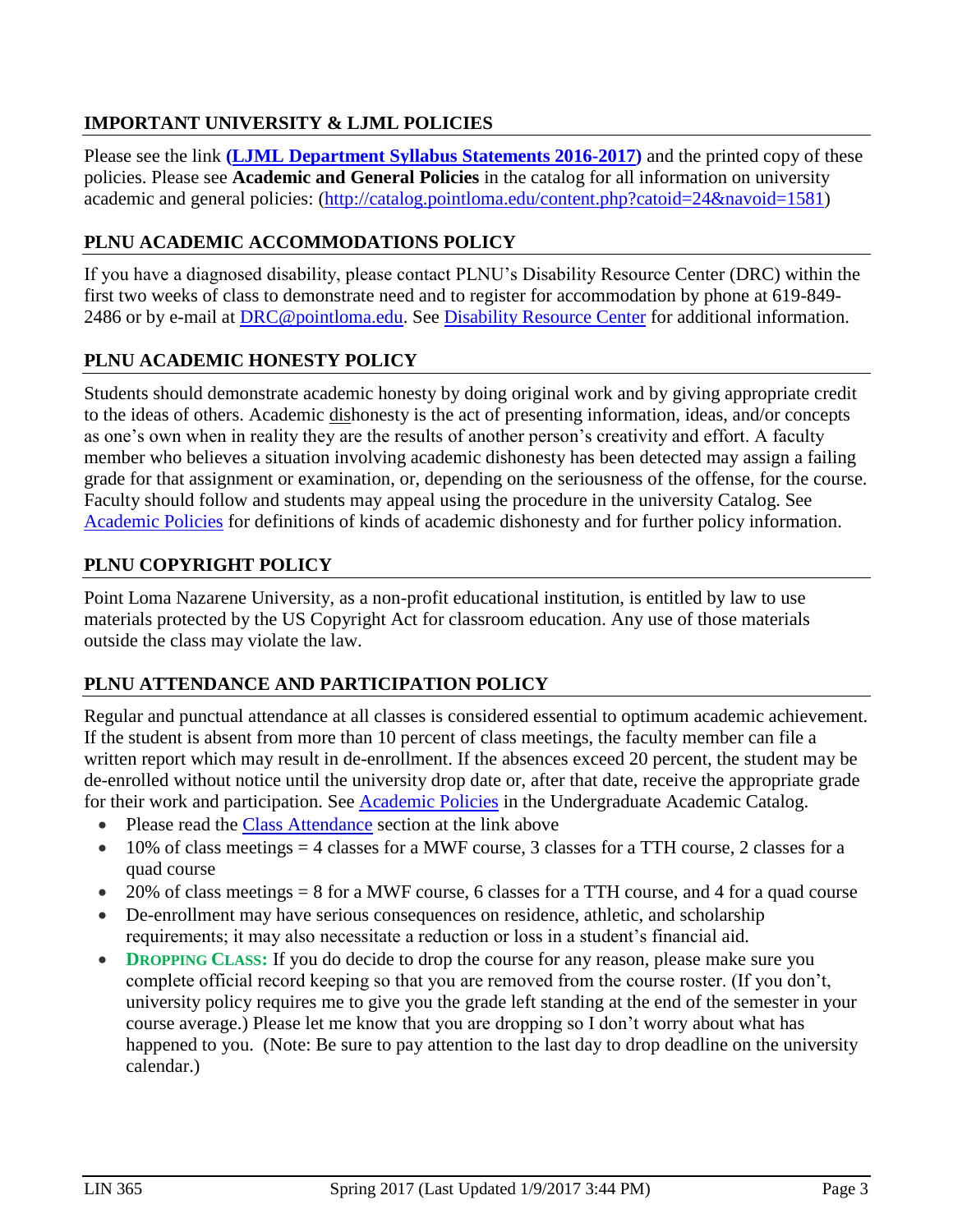#### **FINAL EXAMINATION POLICY**

Successful completion of this class requires taking the final examination **on its scheduled day**. The final examination schedule is posted on the [Class Schedules](http://www.pointloma.edu/experience/academics/class-schedules) site. No requests for early examinations or alternative days will be approved.

- The final examination schedule is posted at Final Exam Schedule [2016-2017](http://www.pointloma.edu/sites/default/files/filemanager/Academic_Affairs/Schedules/2016-17_Final_Exam_Schedule_-_MAIN_rev110716.pdf) *(updated on November 7, 2016)*Final Exams in Quad 1 courses are scheduled for the final class session of the quad. *You are expected to arrange your personal affairs to fit the examination schedule.*
- $\bullet$  In the rare case that you may be scheduled for more than three (3) final examinations on the same day, you may work out an alternate time for one of your exams with your professors. This is the only university-sanctioned reason for taking a final exam at a time other than the officially scheduled time for the exam. Please confirm your final examination schedule the first week of classes, and schedule those exam times into your daily planners and calendars now. If you find that your final exam schedule is the one described above, please meet with your professors as soon as possible so that they may help you to make alternative arrangements for taking your exams.

#### **INCOMPLETES AND LATE ASSIGNMENTS**

All assignments are to be submitted/turned in by the beginning of the class session when they are due including assignments posted in Canvas. Incompletes will only be assigned in extremely unusual circumstances, such as a death in the family, automobile accidents, hospitalization, etc. In such a situation, please contact me immediately and be ready to submit any necessary documentation to verify your situation. When you communicate with me right away, I am happy to help you in these difficult situations as best I can.

#### **COURSE REQUIREMENTS, POLICIES & GUIDELINES**

#### *Class Participation*:

- a. **The quality of your course learning experience** will be directly related to your
	- active and careful completion and application of the assigned reading (*It will not be the same kind of reading as in your literature classes*.)
	- serious and careful working through the assigned exercises as instructed
	- engaged contribution to the class discussions and analysis of assigned exercises
	- correction of errors in understanding or applying key concepts and skills
	- thorough and clear class presentations of assigned material as instructed
- b. **The quality of our class sessions** will depend on you and your informed and active learning contributions to class discussions of readings and assigned exercises, including
	- questions about the concepts themselves or their applications
	- confusion about concepts or applications you don't fully understand yet
	- corrections to misunderstanding or misapplication of concepts
	- observations about the concepts and applications you have seen at work in the real world
	- relevance of the concepts and applications to your current and/or future academic, professional, or creative work
	- perspectives about what spiritual impacts a deeper understanding of our language and the ways we use it may have on you or your neighbor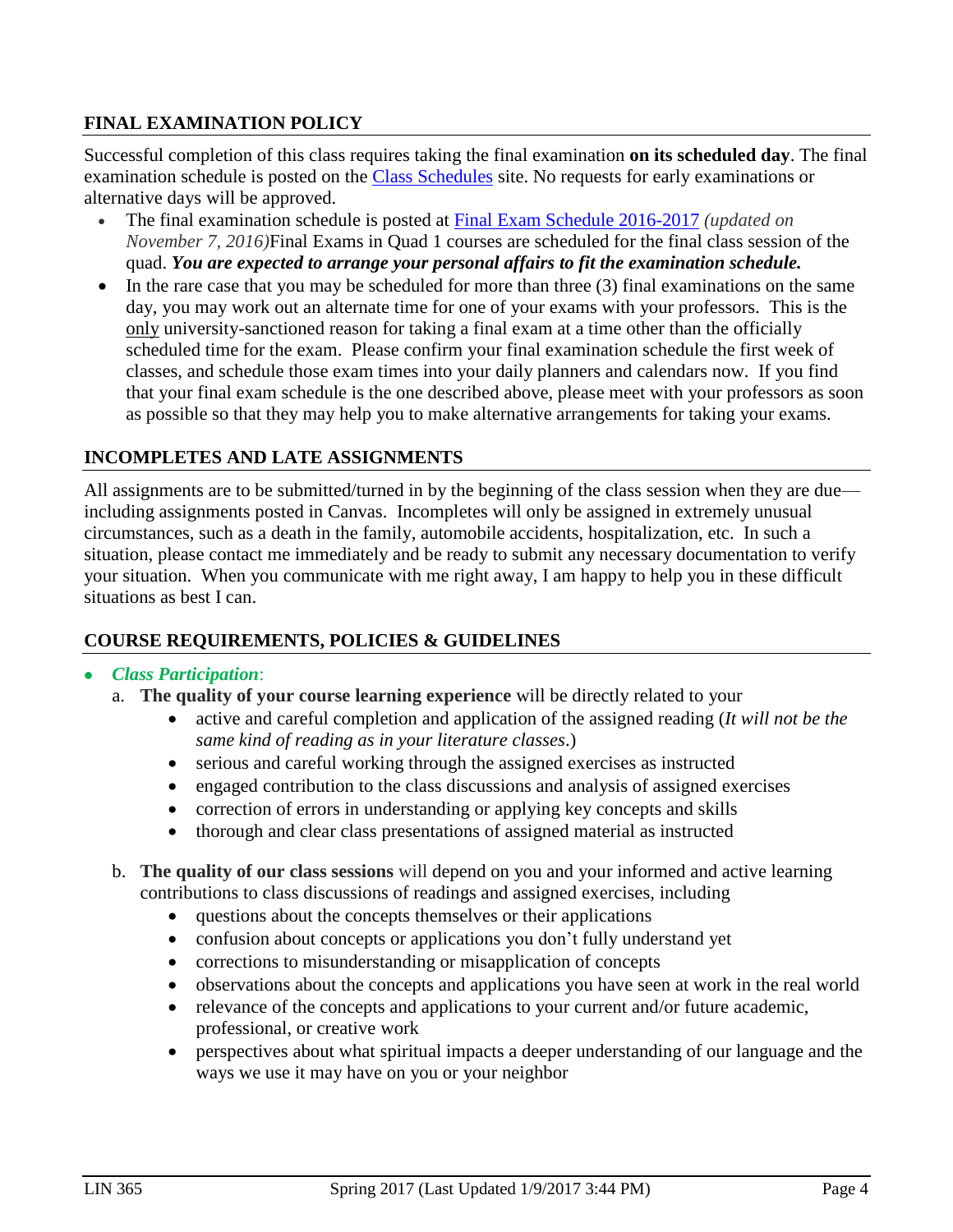- c. **The quality of our class community** will depend on your engaged sharing in small group and class discussions. Your thoughts, insights, and questions about course content and applications are central to our shared learning. Those of you who truly engage with the material, carefully prepare each assigned reading and exercise, and come to class ready to voluntarily contribute will almost assuredly earn higher grades on your course work all the way along.
- *Class Sessions, Preparation, Assignments, and Technology*:
	- a. If you wish to use your laptop or other electronic device during class, please have open *only* those files or programs that directly pertain to our class readings or exercises.
	- b. Silence all other electronics for the entire class period unless we are using them for class purposes.
	- c. Completion of all assignments is required, and passing the course without doing so will be difficult. Readings and exercises must be prepared in advance of the date scheduled/due and must be of content and quality to meet the assignment's requirements and intents. Missed assignments (other than quizzes) may be made-up only in truly extenuating circumstances and only if you and I have had a conversation about your situation. Extra-credit will not substitute for or be given to make up for missed work.
	- d. Late assignments will not be accepted either in person, by delivery, or in my mailbox (unless you and I have communicated prior to the deadline about extenuating circumstances).
	- e. It is your responsibility to see to it that I receive your work whether submitting in paper or online.
	- f. Always keep multiple soft and hard copies of your work on hand so that you can provide duplicate copies if needed.
	- g. Handwritten assignments are never acceptable (unless so specified).
	- h. You may be requested to attend office hours with me if need arises.
- *Classroom Decorum*: Please manage your electronic devices appropriately and with consideration for others—see 3a & 3b above. Please dress in appropriate academic attire out of consideration for others in our class. I do reserve the right to ask you to leave the classroom if I believe your attire to be offensive and/or an obstacle to a positive learning and teaching environment.
- *MLA Style*: Since MLA style is the norm for our discipline, all written work *must conform* to MLA style. See also LJML Department Statement, Inclusive Language. (LJML [Department](http://www.pointloma.edu/sites/default/files/filemanager/Literature_Journalism__Modern_Languages/LJML_Department_Syllabus_Statments_final_2015-16.pdf) Syllabus **Statements 2016-2017**)
- *Email, Canvas & Live Text*: You are responsible for checking your *PLNU Gmail account*, *Canvas*, *Live Text daily* for electronic messages from me (and sometimes from your classmates). You are fully accountable for all course material, announcements, and communications that are distributed via *Gmail*, *Canvas*, and *Live Text*. I will send messages only to these sites. Please let me know if you encounter any technical problems with these sites. *Make sure your Live Text account is set up by the end of the second week of classes!* On occasion I may direct you to Quizlet.
- *Grading of Exercises*: Few assigned exercises will be graded on a point-for-point basis. Most will be given *completion credit*; some will be given precise *point credit*. My student grader, who is a skilled veteran of LIN 365, will grade randomly selected exercises (both of the homework and in-class variety) as I direct. Some exercises may require you to articulate rationale for deeming a particular choice as correct or incorrect in varying contexts or as measured against varying grammars.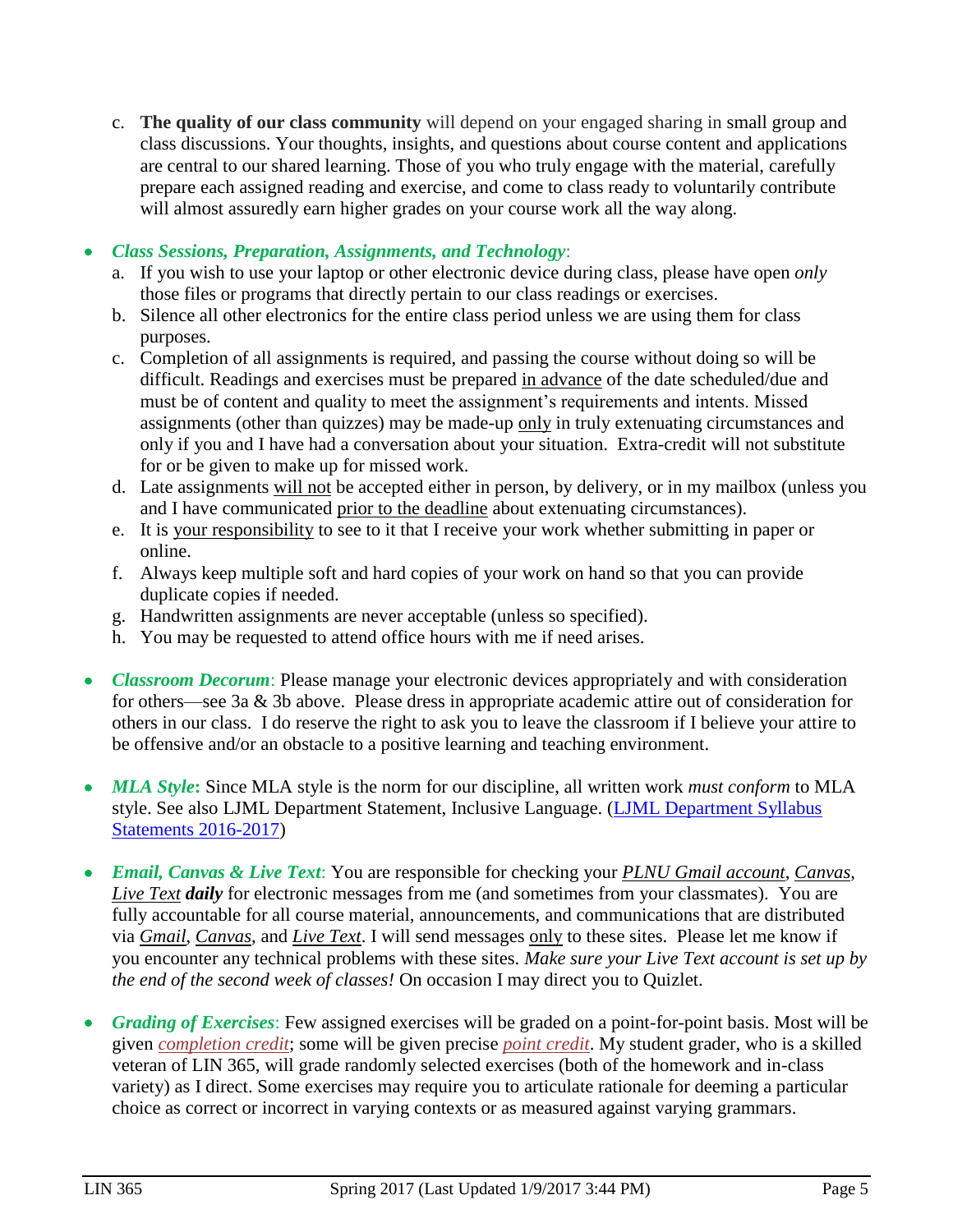- *Completion of Exercises*: Complete all assigned exercises before the class session begins. Please give yourself ample time (*as these exercises can be time-consuming*) and follow the procedure below for all exercises:
	- 1) type all exercises and bring in a hard copy to hand in during class (note: typing the exercises will allow you to more easily add additional information you discover that you need; please err on the side of giving full information);
	- 2) complete each exercise without looking at the answer key—it is OK for you to make mistakes on the exercises(!);
	- 3) after you have completed the exercise, check your answers against the answer key and score your exercise as total right over total possible;
	- 4) record that score (in red ink) at the top of your typed exercise then correct in red all errors that you find in your answers;
	- 5) bring your completed and corrected exercises to class and be ready to present individual concepts and items (your answers for or questions about them) as you are called on to do so.
- *Correction of Exercises*: For your optimal learning, you will need to identify your mistakes: (1) what they are, (2) why you made them, and (3) how you can correct them. You can only accomplish this learning effectively if you first attempt the exercises without relying on the answer key. Putting yourself on the spot first and then correcting your answers against the key is an excellent reality check, forcing you to come to terms with how much you *really* understand--and how much you do not! Please note that *completion credit* grades will lowered by any suspicious perfection.
- *Presentations*: You will complete periodic informal and formal presentations of prepared course content as instructed, sometimes in small groups, sometimes individually. Be ready to get comfortable presenting often!
- *Quizzes*: You will complete about 15-20 quizzes (mostly online) on course material, especially terminology and key concepts. These terms and concepts will be found at the end of each chapter, in the Glossary of Grammatical Terms in the back of your text, and on Quizlet. Online quizzes will be on Canvas. *Google Chrome* and *Firefox* work best with Canvas. Please carefully observe the online quiz windows as quizzes **must be completed during the online window and may not be made up**. Please notify me immediately if you experience technical difficulties in taking an online quiz. I will most likely drop your lowest quiz score when I calculate final grades.
- *Exams*: You will complete approximately five unit exams on course content. It is very unlikely that make-up exams will be given unless extenuating or university-excused conditions exist. Exams will be graded qualitatively (by points). Optimal completion of exercises (as explained above) will be the best possible preparation for the unit exams and for the comprehensive final exam.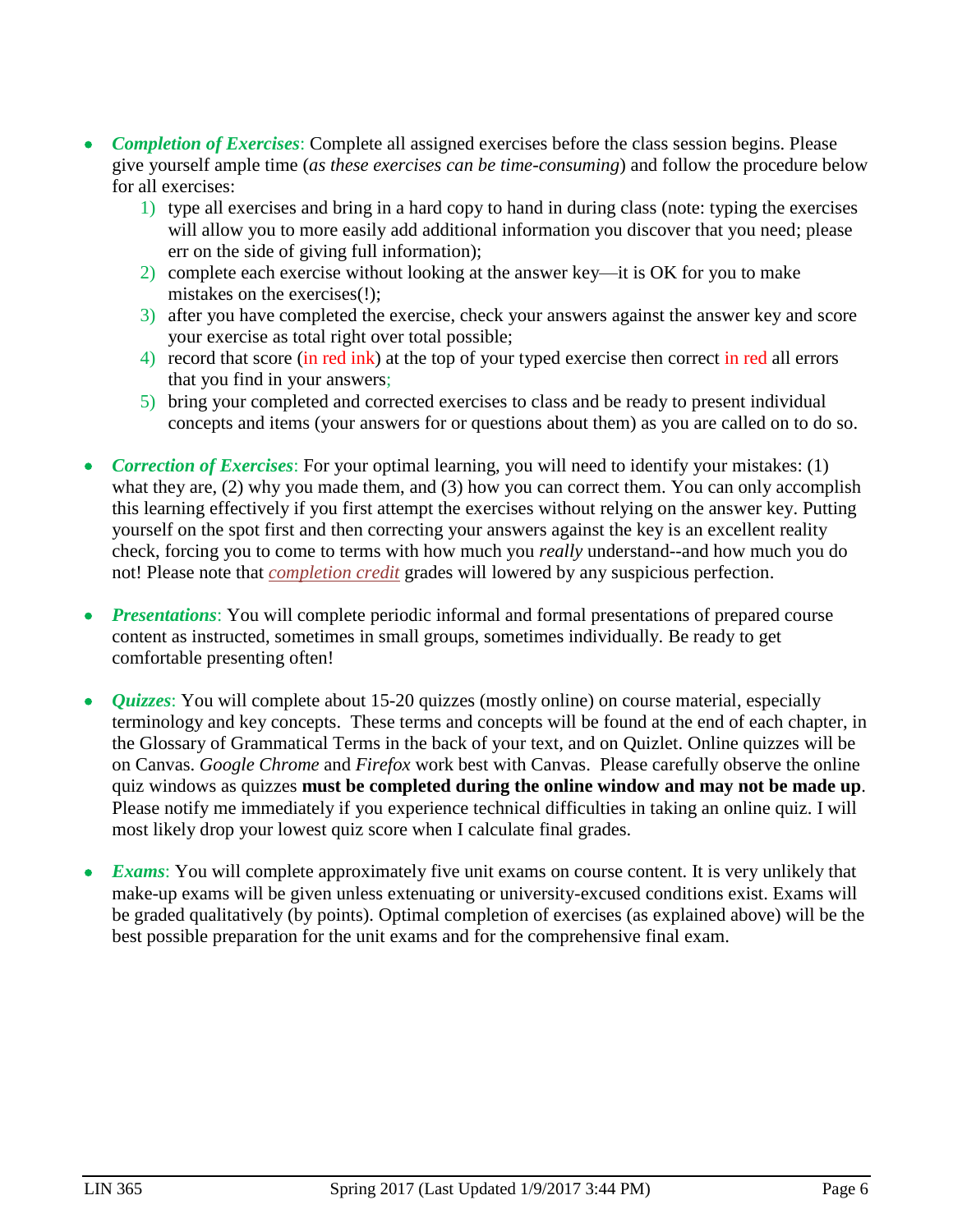#### **COURSE GRADES AND ASSESSMENT**

#### **COURSE GRADES**

Your grade will be based on the quality of your work in these areas:

| • Exercises $&$ Presentations | 50% |
|-------------------------------|-----|
| $\bullet$ Quizzes             | 15% |
| $\bullet$ Unit Exams          | 15% |
| $\bullet$ Final Exam          | 20% |

Your work will not be graded on a curve. A traditional US scale will be used.

- **A** indicates exceptional work
- **B** indicates good work
- **C** indicates satisfactory/average work
- **D** indicates minimally passing work
- **F** indicates unsatisfactory work

| A    | 93-100% | - | $B+$  | 88-89% | $\sqrt{ }$<br>$\mathsf{C}\mathsf{F}$ | 78-79%    |                          | $D+$        | 68-69%     |      | $\sim$ | $0-59%$ |
|------|---------|---|-------|--------|--------------------------------------|-----------|--------------------------|-------------|------------|------|--------|---------|
| $A-$ | 90-92%  |   | в     | 83-87% | ⌒<br>◡                               | 77%<br>72 | $\overline{\phantom{0}}$ | ∸           | $63 - 67%$ | $ -$ |        |         |
|      |         |   | $B -$ | 80-82% | $\Gamma$<br>◡                        | 70-72%    |                          | $D^{\perp}$ | 60-62%     |      |        |         |

#### **ASSESSMENT**

The Final Exam is the *Key Assignment* used to assess the course learning outcomes (CLOs).

#### **REQUIRED TEXTS AND RECOMMENDED RESOURCES**

#### **REQUIRED TEXTS**

Kolln, Martha and Robert Funk. *Understanding English Grammar*. 9<sup>th</sup> edition. Jule, Allyson. *Beginner's Guide to Language and Gender*.

#### **COURSE SCHEDULE AND ASSIGNMENTS (TBA as needed)**

|                                                                                 | <b>DATE</b>                     | <b>CLASS PREPARATION (HOMEWORK) &amp; CLASS SESSION TOPICS</b>    | <b>QUIZZES</b>    |  |  |  |
|---------------------------------------------------------------------------------|---------------------------------|-------------------------------------------------------------------|-------------------|--|--|--|
| <b>WEEK ONE</b><br>Part I Introduction & Part II The Grammar of Basic Sentences |                                 |                                                                   |                   |  |  |  |
| 1                                                                               | T Jan. 10                       | Class Introduction: Syllabus, Learning Outcomes, Expectations,    |                   |  |  |  |
|                                                                                 |                                 | Routines, and Schedule                                            |                   |  |  |  |
|                                                                                 |                                 | Kolln & Funk, Preface, Part I—Introduction, & Ch. 1 The Study of  |                   |  |  |  |
| 2                                                                               | W Jan. 11                       | Grammar: An Overview (pp. xvii-14)                                | QUIZ <sub>1</sub> |  |  |  |
|                                                                                 |                                 | <b>EXERCISES 1.1 &amp; 1.2</b>                                    |                   |  |  |  |
|                                                                                 |                                 | Kolln & Funk, Part II—The Grammar of Basic Sentences, Ch. 2 Words |                   |  |  |  |
| 3                                                                               | F Jan. 13                       | and Phrases (pp. 15-27)                                           | <b>QUIZ2</b>      |  |  |  |
|                                                                                 |                                 | EXERCISES 1, 2, 2.1, & 3                                          |                   |  |  |  |
|                                                                                 | <b>WEEK TWO</b>                 |                                                                   |                   |  |  |  |
|                                                                                 | <b>January 16 – MLK JR. DAY</b> |                                                                   |                   |  |  |  |
|                                                                                 | W Jan. 18                       | Kolln & Funk, Ch. 3 Sentence Patterns (pp. 28-41)                 |                   |  |  |  |
| 4                                                                               |                                 | EXERCISES 4, 5, 6 $& 7$                                           |                   |  |  |  |
| 5                                                                               | F Jan. 20                       | Kolln & Funk, Ch. 3 Sentence Patterns (42-62)                     |                   |  |  |  |
|                                                                                 |                                 | EXERCISES $8, 9 & 10$                                             | QUIZ <sub>3</sub> |  |  |  |
|                                                                                 | <b>WEEK THREE</b>               |                                                                   |                   |  |  |  |
| 6                                                                               | <b>M</b> Jan. 23                | <b>EXAM1</b>                                                      | <b>JURY DUTY</b>  |  |  |  |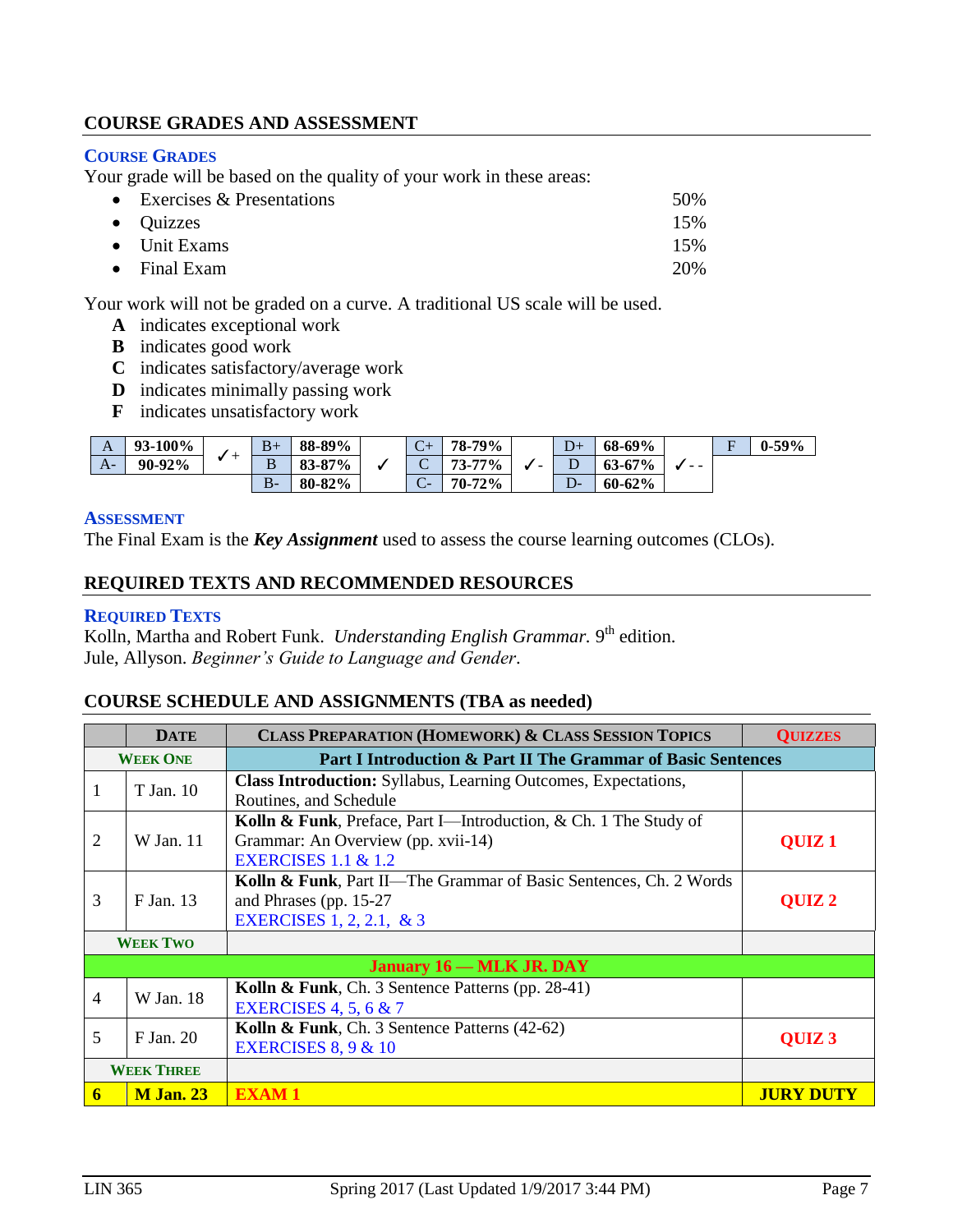| $\tau$                           | W Jan. 25         | Kolln & Funk, Ch. 4 Expanding the Main Verb (pp. 63-72)<br><b>EXERCISES 11 &amp; 12</b>             |                   |
|----------------------------------|-------------------|-----------------------------------------------------------------------------------------------------|-------------------|
|                                  |                   | Kolln & Funk, Ch. 4 Expanding the Main Verb (pp. 72-84)                                             |                   |
| 8                                | F Jan. 27         | <b>EXERCISES Usage Matters: Lie and Lay</b>                                                         | QUIZ <sub>4</sub> |
|                                  |                   | Arts & Humanities Lecture: "Liberal Arts Education and the Life of                                  |                   |
| <b>WEEK FOUR</b>                 |                   | Purpose" S. Georgia Nugent, Feb. 2, 5pm Salomon Theatre                                             |                   |
| 9                                | M Jan. 30         | Kolln & Funk, Ch. 5 Changing Sentence Focus (pp. 86-93)                                             |                   |
|                                  |                   | <b>EXERCISES 13, 14 &amp; 15</b><br>Kolln & Funk, Ch. 5 Changing Sentence Focus (pp. 93-104)        | QUIZ <sub>5</sub> |
| 10                               | W Feb. 1          | <b>EXERCISES 16</b>                                                                                 |                   |
| 11                               | F Feb. 3          | <b>EXAM2</b>                                                                                        |                   |
|                                  | <b>WEEK FIVE</b>  | <b>Part III Expanding the Sentence</b>                                                              |                   |
|                                  |                   | Kolln & Funk, Part III—Expanding the Sentence (pp. 105-07), Ch. 6                                   |                   |
| 12                               | M Feb. 6          | Modifiers of the Verb: Adverbials (pp. 108-121)                                                     |                   |
|                                  |                   | <b>EXERCISES 17, 18, 19 &amp; 20</b>                                                                |                   |
| 13                               | W Feb. 8          | Kolln & Funk, Ch. 6 Modifiers of the Verb: Adverbials (pp. 121-27)                                  | QUIZ <sub>6</sub> |
|                                  |                   | <b>EXERCISES 21</b>                                                                                 |                   |
| 14                               | F Feb. 10         | Kolln & Funk, Ch. 7 Modifiers of the Verb: Adjectivals (pp. 128-37)<br><b>EXERCISES 22 &amp; 23</b> |                   |
|                                  | <b>WEEK SIX</b>   |                                                                                                     |                   |
|                                  |                   | Kolln & Funk, Ch. 7 Modifiers of the Verb: Adjectivals (pp. 138-46)                                 |                   |
| 15                               | M Feb. 13         | <b>EXERCISES 24 &amp; 25</b>                                                                        |                   |
| 16                               | <b>W</b> Feb. 15  | Kolln & Funk, Ch. 7 Modifiers of the Verb: Adjectivals (pp. 146-51)                                 |                   |
|                                  |                   | <b>EXERCISES 26 &amp; 27</b>                                                                        |                   |
| 17                               | F Feb. 17         | Kolln & Funk, Ch. 7 Modifiers of the Verb: Adjectivals (pp. 151-62)<br><b>EXERCISES 28 &amp; 29</b> | QUIZ <sub>7</sub> |
|                                  | <b>WEEK SEVEN</b> | Writer's Symposium by the Sea, Feb. 21-23                                                           |                   |
|                                  |                   | Kolln & Funk, Ch. 8 The Noun Phrase: Nominals (pp. 163-73)                                          |                   |
| 18                               | M Feb. 20         | <b>EXERCISES 30, 31 &amp; 32</b>                                                                    |                   |
| 19                               | <b>W</b> Feb. 22  | Kolln & Funk, Ch. 8 The Noun Phrase: Nominals (pp. 173-80)                                          |                   |
|                                  |                   | <b>EXERCISES 33, 34 &amp; 35</b>                                                                    |                   |
| 20                               | F Feb. 24         | Kolln & Funk, Ch. 8 The Noun Phrase: Nominals (pp. 180-88)<br><b>EXERCISES 36, 37 &amp; 38</b>      | QUIZ 8            |
|                                  | <b>WEEK EIGHT</b> |                                                                                                     |                   |
| 21                               | <b>M</b> Feb. 27  | <b>EXAM 3</b>                                                                                       |                   |
|                                  |                   | Kolln & Funk, Ch. 9 Sentence Modifiers (pp. 189-99)                                                 |                   |
| 22                               | W Mar. 1          | <b>EXERCISES 39, 40 &amp; 41</b>                                                                    |                   |
| 23                               | F Mar. 3          | Kolln & Funk, Ch. 9 Sentence Modifiers (pp. 199-208)                                                |                   |
|                                  |                   | <b>EXERCISES 42 &amp; 43</b>                                                                        | QUIZ <sub>9</sub> |
| <b>March 4-12 - SPRING BREAK</b> |                   |                                                                                                     |                   |
| <b>WEEK NINE</b>                 |                   |                                                                                                     |                   |
| 24                               | M Mar. 13         | Kolln & Funk, Ch. 10 Coordination (pp. 209-16)<br><b>EXERCISES 44 &amp; 45</b>                      |                   |
|                                  |                   | Kolln & Funk, Ch. 10 Coordination (pp. 216-24)                                                      |                   |
| 25                               | W Mar. 15         | EXERCISES Investigating Language 10.1, Sentences for Practice &                                     | <b>QUIZ 10</b>    |
|                                  |                   | <b>Classroom Applications</b>                                                                       |                   |
| 26                               | <b>F</b> Mar. 17  | <b>EXAM4</b>                                                                                        |                   |